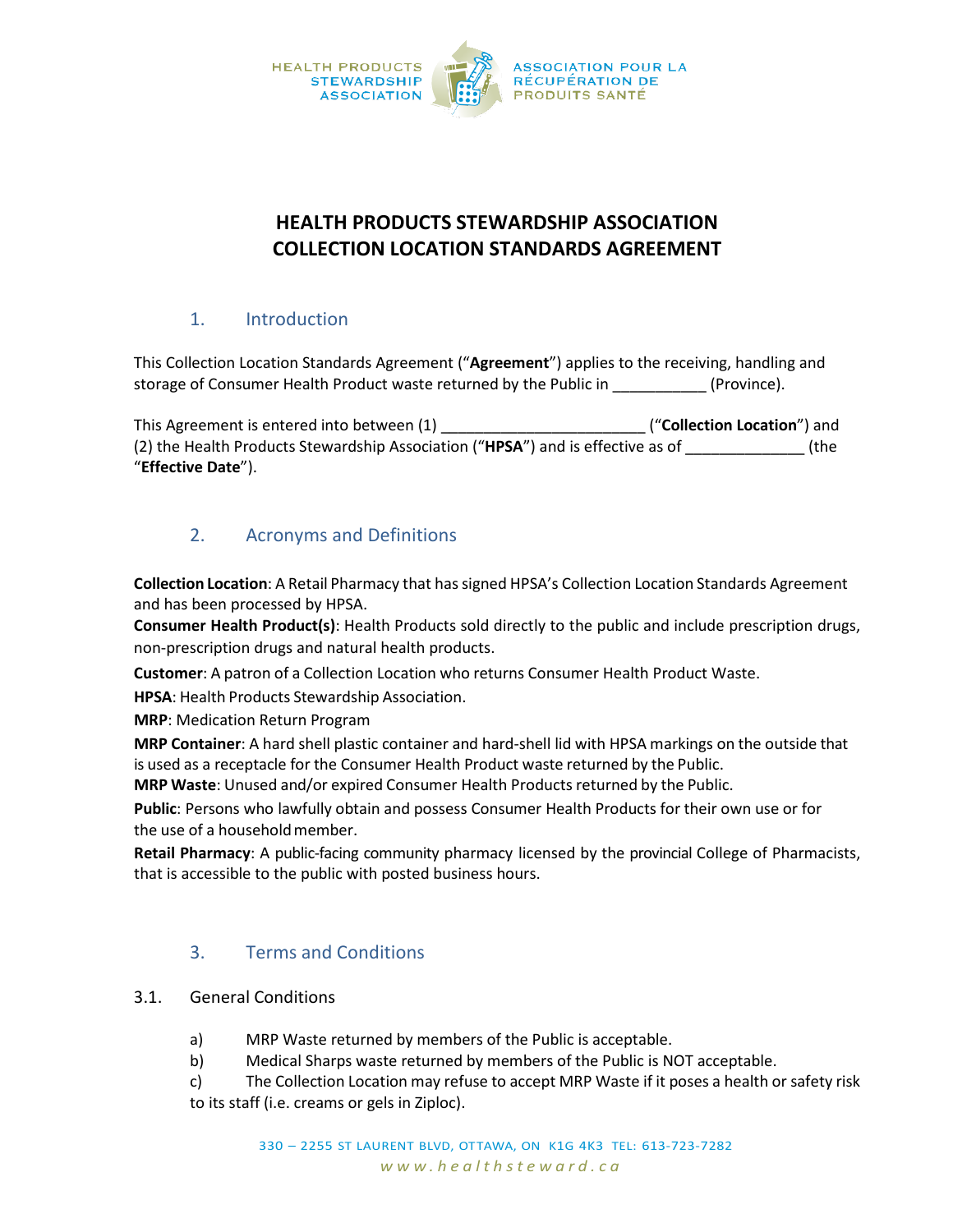

d) The Collection Location shall accept MRP Waste whether the member of the Public is a Customer of the Collection Location or not.

e) The Collection Location will offer the MRP program free of charge to members of the Public.

f) The Collection Location shall operate in accordance with all applicable municipal, provincial and federal regulations.

g) HPSA shall comply with and operate the MRP in accordance with all applicable municipal, provincial and federal regulations.

3.2 Public Education

a) The Collection Location may, at the point of display or point of sale of a Consumer Health Product, prominently display education and awareness information about the MRP as provided by HPSA.

b) HPSA shall ensure that any such education and awareness information comply with all applicable municipal, provincial and federal regulations and shall not violate any third-party interests (including but not limited to their intellectual property rights).

c) The Collection Location's pharmacy owner, pharmacists or pharmacy technicians may, at their discretion, educate members of the Public about returning MRP Waste to the Collection Location.

3.3 Unused and/or Expired Consumer Health Products – Collection

a) All solid dosage MRP Waste shall be placed into the MRP Container.

b) The Collection Location shall attempt to recycle as much of the MRP Waste's primary and secondary packaging as possible.

c) Liquid medications, gels and powders shall be placed directly into the Collection Container in their primary packaging.

d) No free liquid or powder shall be placed in the MRP Container.

- 3.4 Unused and/or Expired Consumer Health Products Storage
	- a) The MRP Container lid must be securely closed when full and ready for pick up.

b) Applying firm pressure to the lid will cause it to close and zip ties must be used to lock it for storage, pick up and transportation.

c) The weight of a full MRP Container shall not exceed 23 kg.

d) Narcotics and controlled drugs and substances returned by the Public should be managed according to the requirements of applicable Health Canada regulations and policy.

e) MRP containers are to be stored at all times in the dispensary where access is controlled and restricted to trained pharmacy employees only.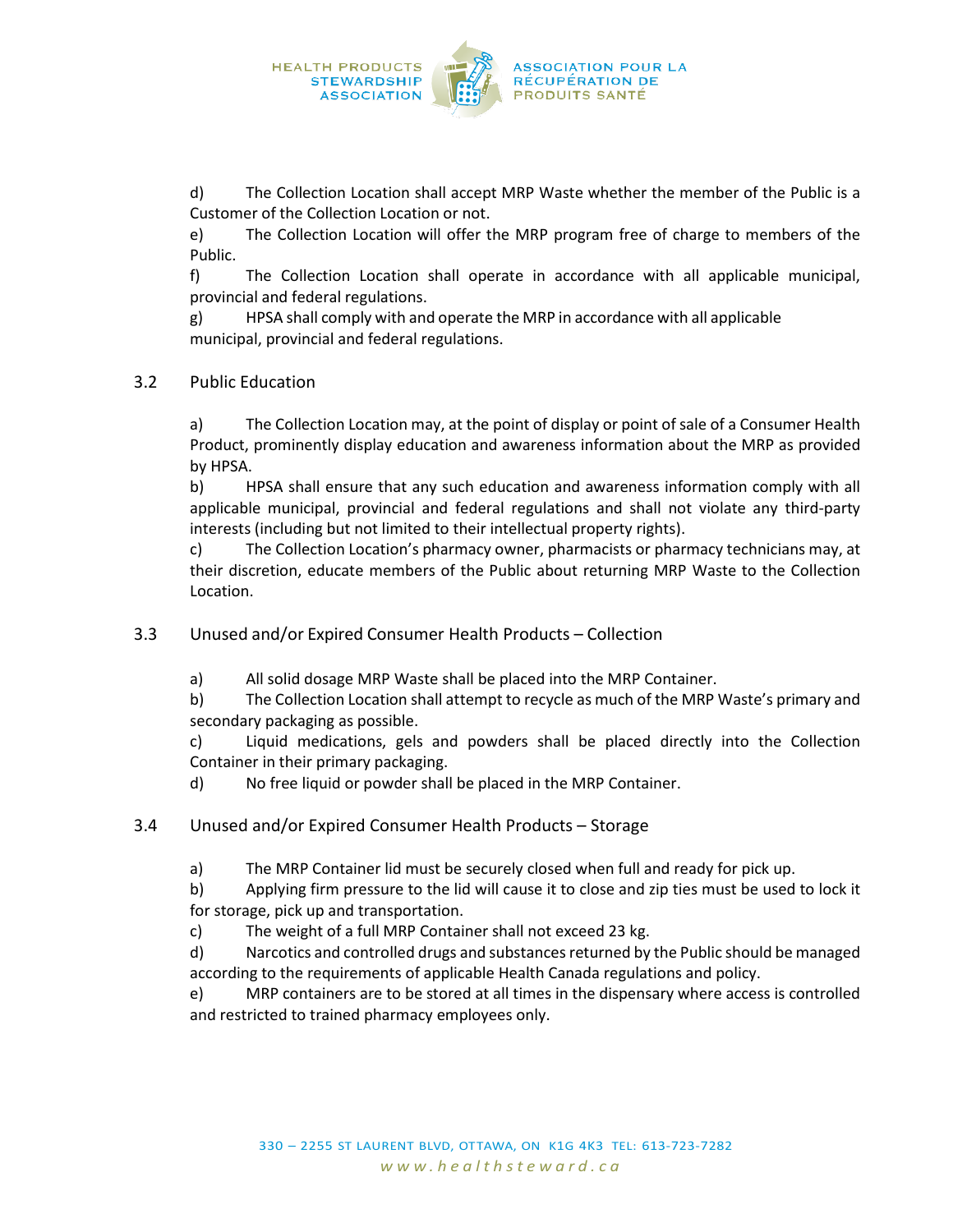

### 3.5 Unacceptable Waste

The following wastes are not acceptable:

a) Medical waste including medical sharp waste.

b) Consumer Health Products Waste generated by the business of the pharmacy (e.g.: short dated, expired, recalled, withdrawn pharmaceuticals and expired seasonal medications from the dispensary).

c) Pharmaceutical waste from hospitals, methadone clinics, long term care facilities and nursing homes.

- d) Expired pharmaceutical samples from a dentist or doctor's office.
- e) Veterinary pharmaceutical waste from agricultural/commercial operations.
- f) Mercury thermometers or any other items containing mercury.
- g) Aerosol containers (except used inhalers).
- h) Flu and immunization shots administered on site.

#### 3.8 Training and Record Keeping

a) Staff at the Collection Location shall receive annual training on the terms and conditions of this Agreement including the proper collection, handling and storage of MRP Waste.

b) The Collection Location shall keep one copy of the signed Agreement on file along with any other relevant documentation provided by HPSA and provide HPSA with a signed copy of page 5 titled "HPSA COLLECTION LOCATION AGREEMENT – FORM".

c) The Collection Location will inform HPSA in writing of any change in its operations that could affect its status as a Collection Location.

d) The Collection Location shall keep any shipping document associated with the transportation of MRP Waste on file for 2 years.

e) The Collection Location will attempt to make any reasonable shipping documentation available on file with the Collection Location and not otherwise available to HPSA upon 30 day's advance written request.

#### 3.9 Others

a) The Collection Location may terminate this Agreement at any time by issuing HPSA with no less than 14 (fourteen) days' notice to that effect.

b) HPSA shall indemnify the Collection Location against all and any loss they may suffer as a result of their participation in the MRP, this Agreement and/or HPSA's breach, noncompliance or default of its obligations under this Agreement.

c) HPSA may terminate this Agreement at any time by issuing the Collection Location with no less than 14 (fourteen) days' notice to that effect.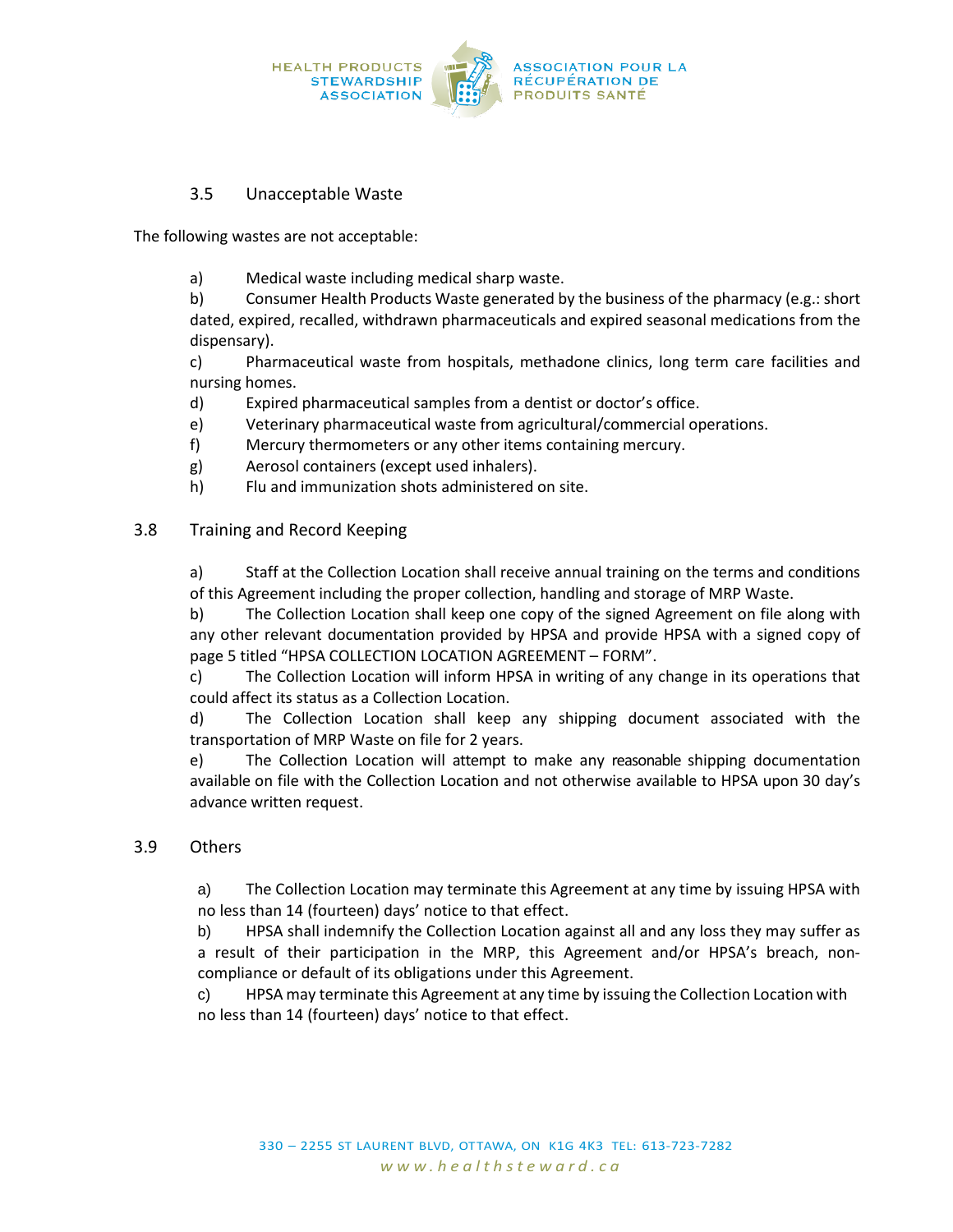

IN WITNESS WHEREOF the parties have executed this Agreement as of the date first written above.

#### **Health Products Stewardship Association**

Per: \_\_\_\_\_\_\_\_\_\_\_\_\_\_\_\_\_\_\_\_\_\_\_\_\_\_\_\_\_\_\_\_\_

Name:

Title:

I have the authority to bind the Corporation

\_\_\_\_\_\_\_\_\_\_\_\_\_\_\_\_\_\_\_\_\_\_\_\_\_\_\_\_\_\_\_

**(Retail Pharmacy)**

Per: \_\_\_\_\_\_\_\_\_\_\_\_\_\_\_\_\_\_\_\_\_\_\_\_\_\_\_\_\_\_\_\_\_

Name:

Title:

I have the authority to bind the Corporation